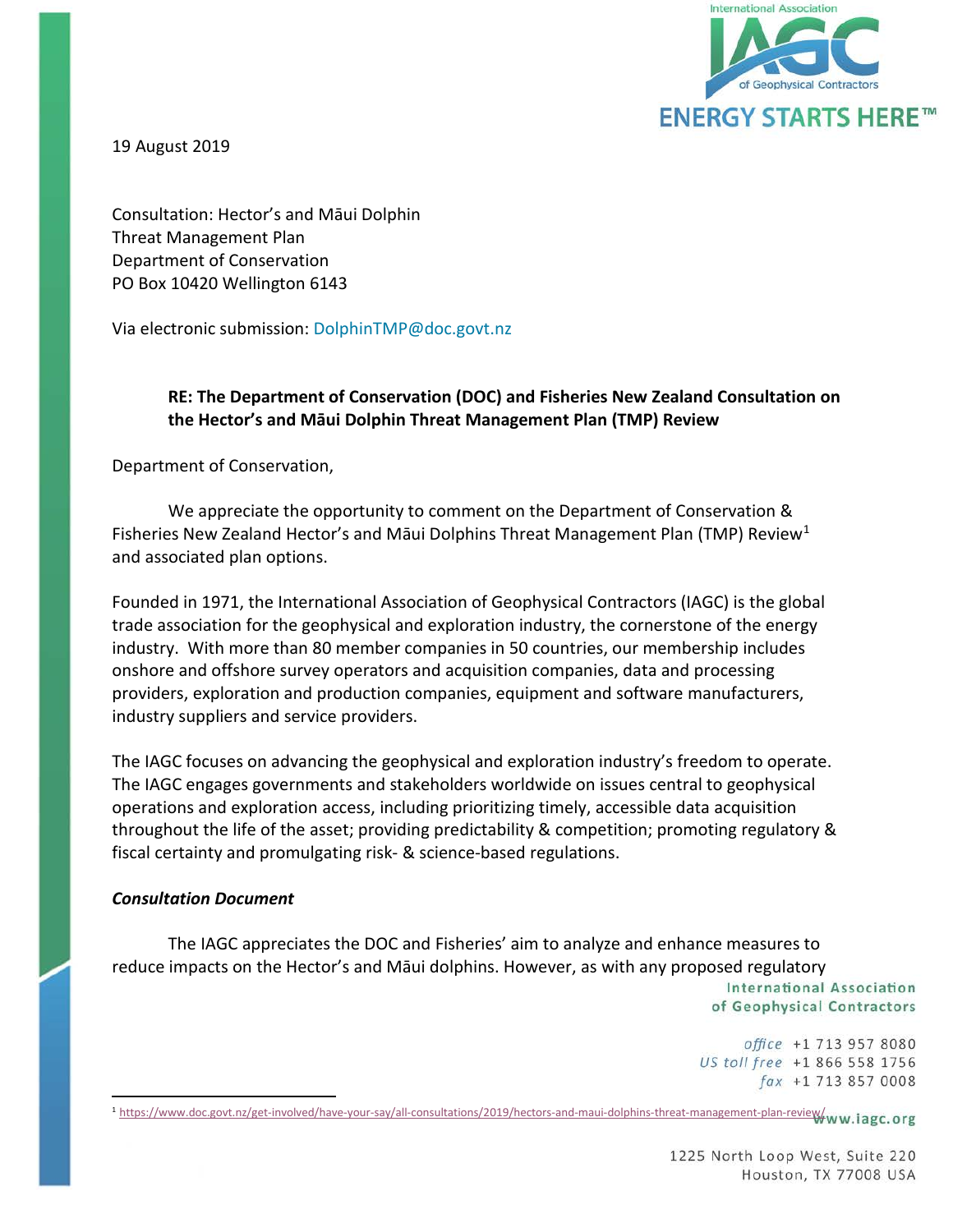measures we urge a measured approach and implementation of restrictions only where impacts are proven and based on sound scientific information. The DOC and Fisheries' goals to implement detailed objectives that are specific, measurable and time-bound should remain focused on actual threats not activities which "may" or "through…indirect mechanisms" affect the dolphins. The IAGC is most interested in and focused on proposals contained in Part D, Management of other non-fishing threats, particularly where "noise" is portrayed as a threat. The consultation document states; "Of these threats, seismic surveying and seabed mining are considered to pose the greatest risk to Hector's and Māui Dolphins – seismic surveying because of the very loud underwater noise produced by the airgun arrays; and subsea mining through a combination of underwater noise, direct seabed disturbance, and the discharge of sediments."[2](#page-1-0) This statement is inaccurate and grossly exaggerates how surveys work, 'very loud' for example is not scientific and there have never been measurable negative impacts from seismic survey sound on marine mammals anywhere around the globe. Further, sound generated from seismic surveys is focused at low frequencies, whereas Hector's and Māui dolphins specialize at high frequencies. We urge the agencies to include accurate descriptions of seismic surveys throughout the consultation and supporting documents.

#### *The "options" Proposed*

Part D addresses seismic surveys, along with a number of other ocean use issues. Three potential options are explicitly detailed with increasing restrictions on seismic surveying activities.

Considering the options provided in the consultation document, the IAGC generally supports option 1; Compliance in sanctuaries with the 2013 Code of Conduct for Minimising Acoustic Disturbance to Marine Mammals from Seismic Surveying Operations. As noted below, seismic surveys are temporary and transitory and do not negatively impact marine mammals at the population level. The IAGC urges the DOC and Fisheries agencies to recognize the industry recommended mitigation measures<sup>3</sup>, practices that further minimize the possibility of impacts on marine mammals.

The IAGC finds Option 2; Permitting system for seismic surveying in sanctuaries, with the ability to impose conditions on permits or decline applications, unnecessary if surveys are in compliance with the Code of Conduct. The imposition of conditions in excess of industry recommended mitigation measures along with protocols in the Code of Conduct seem precautionary at best, and at worst, arbitrary.

Finally, Option 3; Prohibition on seismic surveying in marine mammal sanctuaries with exemptions for: urgent hazard assessments in sanctuaries; existing Crown Minerals Act permit holders, as well as any subsequent permits granted with respect to those existing permits, is simply unreasonable. Notwithstanding the use of seismic surveys for energy exploration, there

<span id="page-1-0"></span><sup>&</sup>lt;sup>2</sup> Department of Conservation and Fisheries New Zealand Discussion Paper June 2019, page 32.

<span id="page-1-1"></span><sup>&</sup>lt;sup>3</sup> IAGC-IOGP Recommended monitoring and mitigation measures for cetaceans during marine seismic survey geophysical operations; <https://www.iagc.org/resources.html>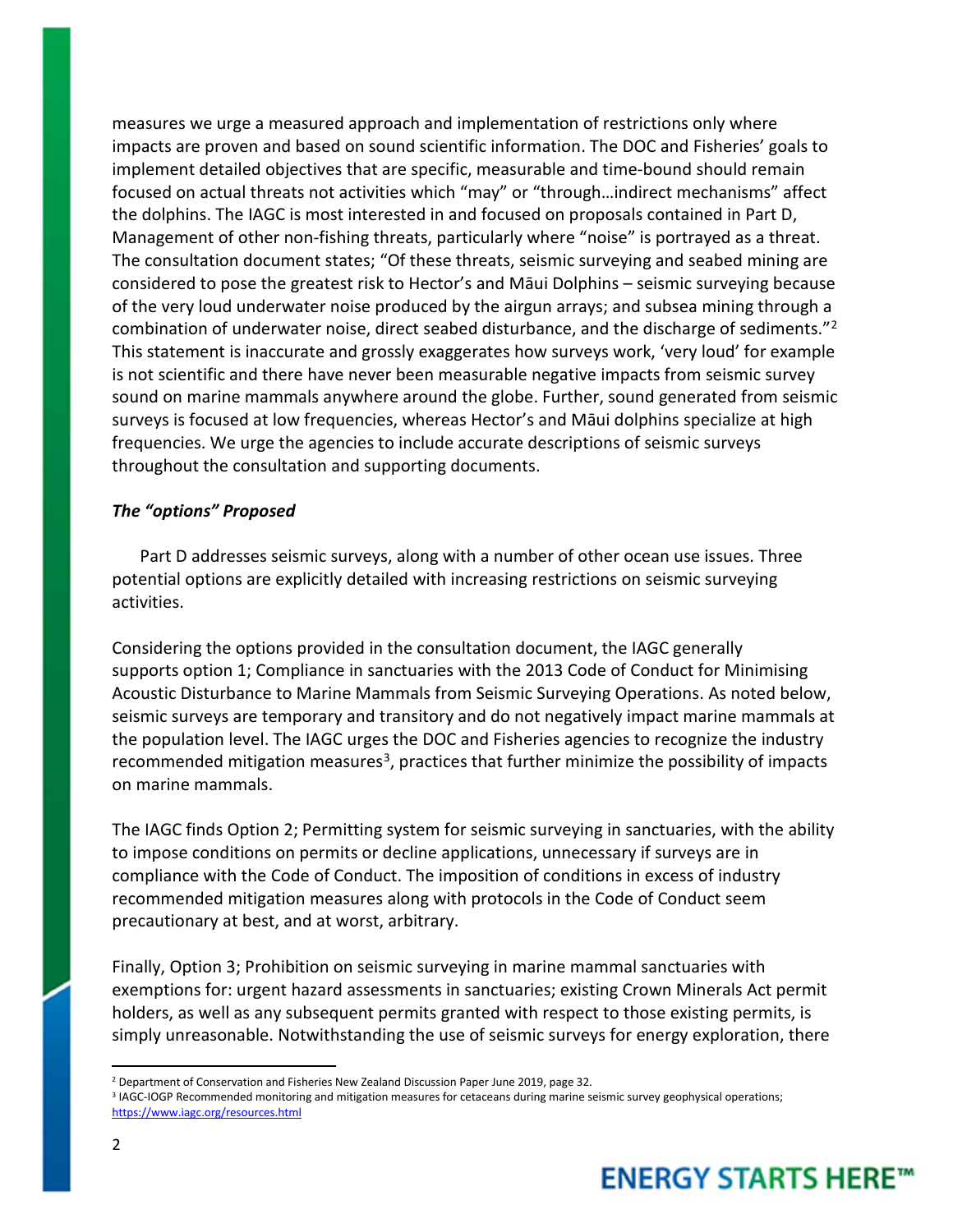are many uses for the technology today; including locating unexploded ordinances, sand and beach re-nourishment, scientific research, fault line analysis and alternative energy development. Prohibition precludes not only New Zealand's ability to understand where energy sources may exist but also unnecessary precludes future activities not related to energy exploration.

### *Supporting Information and Rationale*

Section 8: "Management of other non-fishing threats", specifically section 8.3 in the supporting information document, addresses seismic surveying. In general, the description of seismic surveying activities is reasonable, and the authors address that potential effects can be dependent on context and range from "mere detection to physical injury". It is highly unlikely, especially given industry standard mitigation measures, that sound from seismic surveys would lead to physical injury.

It should be noted that both Hector's and Māui dolphins are high frequency hearing species, with both species' vocalizations consisting largely of clicks centered at about 125 kHz. Approximately 99% of the energy contained within a seismic pulse is accounted for below 800 Hz, meaning that the only a minute fraction of the energy will be audible to both species. Further, much of the energy from seismic surveys is directed downward, which indicates that the animals would need to be directly below the array to experience the maximum source level – using standard industry marine mammal monitoring and mitigation measures, this is highly unlikely to occur. While, as the report notes, there is no direct experimental evidence showing whether seismic surveys affect either species, their hearing threshold is comparable to harbor porpoise, for which evidence largely suggests that seismic survey impacts are temporary, transitory, and behavioral. While it is possible that responses by Māui and Hector's dolphins might be somewhat more pronounced as they are naïve to the seismic stimulus, the available evidence hardly indicates that seismic surveying presents a "threat to the dolphins"[4](#page-2-0).

With fewer than 100 Māui dolphins remaining, it is reasonable and prudent to expand the protected area to limit potential interactions with the physical threat associated with fisheries. However, please note, the IAGC does *not* believe this should preclude seismic surveying in these areas. Using industry standard mitigation measures (e.g. observers, PAM) and proper planning (e.g. avoiding breeding grounds during breeding season), the potential impacts are minimal and, similar to harbor porpoise, likely to be limited to temporary behavioral effects.

## *Spatial Risk Assessment*

The spatial risk assessment document provides more specific information pertaining to surveying activity and underwater noise. The assessment cites a JASCO report (unavailable) that relies on one-month equivalent continuous underwater noise levels (*Leq*) across 3km grid cells. While this makes for a convenient model, IAGC would argue that *Leq* is not an appropriate

 $\overline{a}$ 

<span id="page-2-0"></span><sup>4</sup> Fisheries New Zealand and Department of Conservation Hector's and Māui Dolphin Threat Management Plan, page 87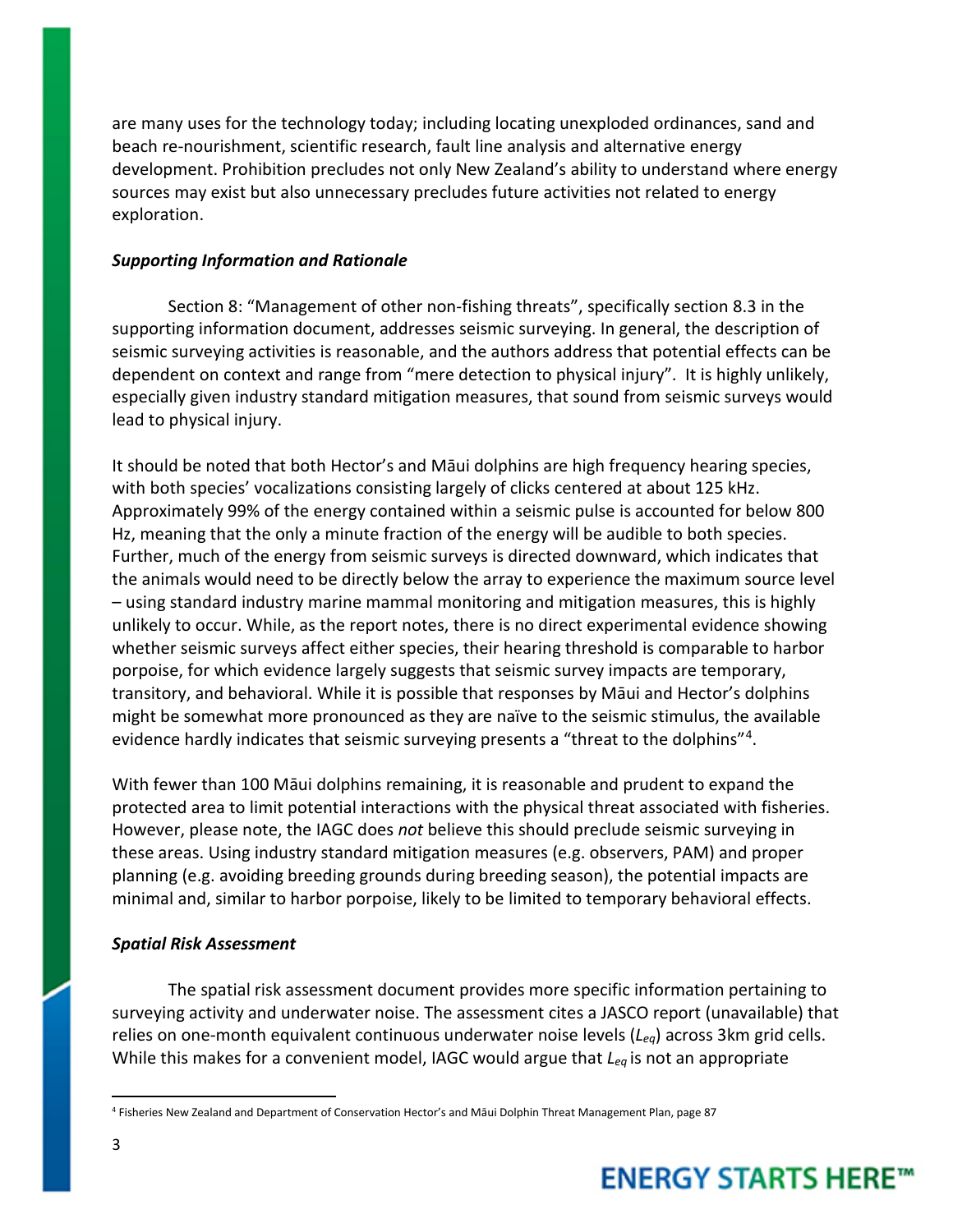choice for assessing the sound produced by seismic surveys, which is impulsive and typically consists of a 1/10<sup>th</sup> of a second pulse every 10 seconds. Equating this to continuous sound over a time frame of a month is inappropriate, particularly as there is a growing body of evidence to suggest that mammalian hearing recovers even between successive pulses. Using SEL over a much shorter time frame would have been a more appropriate choice to assess cumulative sound exposure.

The one-month time frame is again an inappropriate modeling choice, as both the sound source (seismic vessel) and receiver (individual marine mammal) are moving. Interactions between the two are more likely on the scale of hours at most, and repeated interactions are likely to be separated by days or weeks, if they occur at all. Modeling the sound in the environment on the spatial and temporal scales selected does not accurately portray the experience of, and therefore potential risks to, the receiver.

The report includes a summary plot of cumulative underwater noise from seismic and vessel traffic. This again is not an appropriate choice, as vessel noise is continuous and seismic is impulsive. Given that vessel noise is much more prevalent than seismic survey activity, this plot is likely dominated by vessel noise. The report concludes that, "underwater noise from seismic surveys and offshore pile driving pose the greatest risk for causing auditory impairment, but this risk is low if the probable frequency-specific sensitivity of Hector's dolphin is considered." While the steep rise time of an impulsive source does present a greater risk of auditory injury than a continuous low-level sound, the relative frequency of exposure to seismic survey versus vessel noise makes this a poor comparison at best. The authors are correct in concluding that the risk is low when frequency sensitivity is considered – mechanical auditory injury does not occur if the sound is not detected. Coupled with standard mitigation measures, the risks are lowered further still.

#### *Conclusion*

More than five decades of extensive worldwide seismic survey activities and scientific research indicate that the risk of direct physical injury from sound to marine mammals is extremely low. Additionally, there is no scientific evidence demonstrating biologically significant negative impacts on marine mammal populations.

The geophysical and exploration industry supports utilizing effective mitigation measures based on corresponding levels of potential risk or significant potential impacts on marine animals. Such an approach helps to ensure that the scope of mitigation measures implemented in the field are appropriate to the level of potential risk.

Stewardship is a priority for the geophysical industry and part of its core values. The seismic industry is committed to conducting its operations in an environmentally responsible manner and utilizes mitigation measures, such as exclusion zones, soft-starts and protected species observers to further reduce any possibility of impacts to marine populations.

## **ENERGY STARTS HERE™**